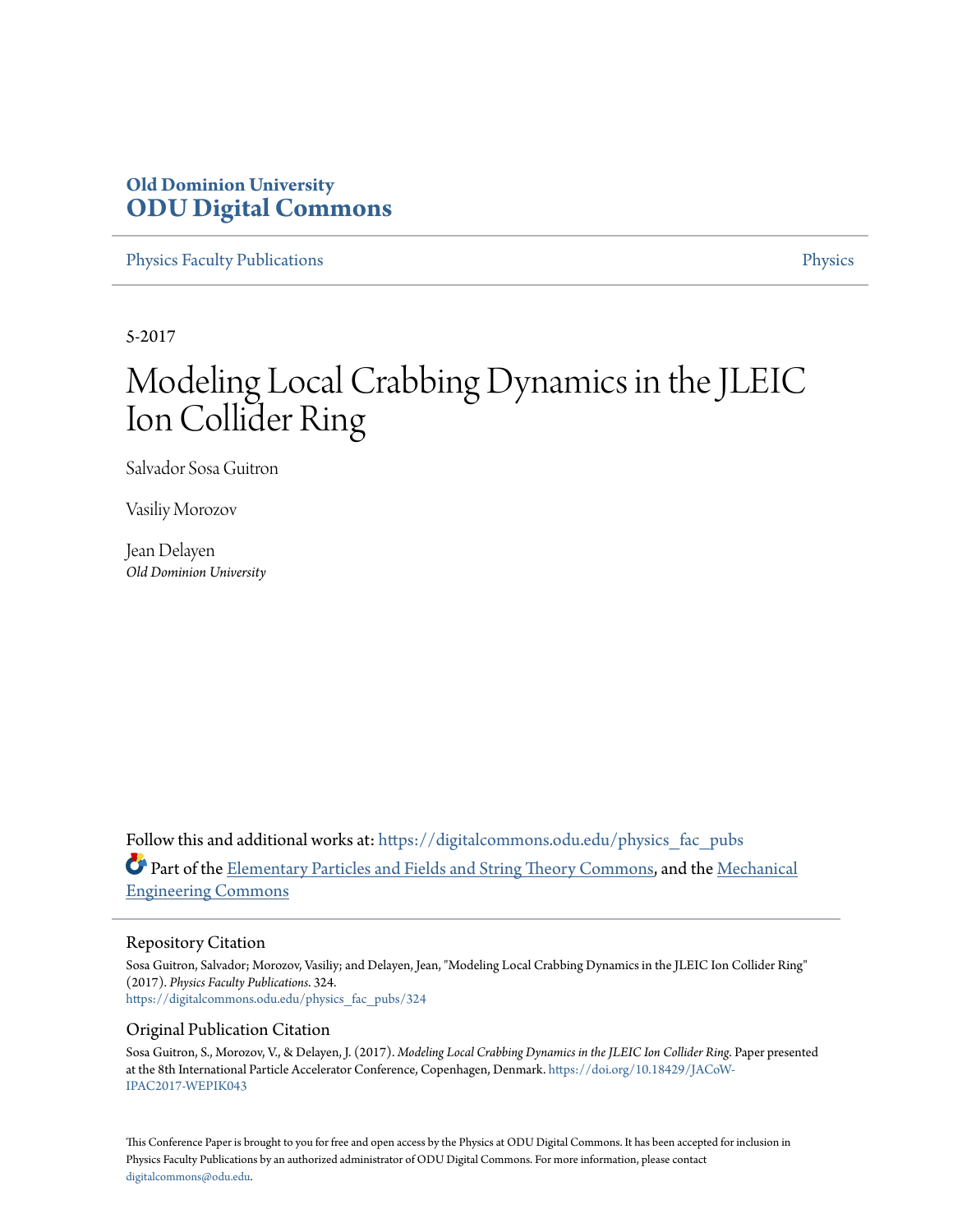## MODELING LOCAL CRABBING DYNAMICS IN THE JLEIC ION **MODELING RING \* COLLIDER RING** <sup>∗</sup>

S. I. Sosa<sup>†1,2</sup>, V. S. Morozov<sup>2</sup>, J. R. Delayen<sup>1,2</sup> <sup>1</sup>Center for Accelerator Science, Old Dominion University, Norfolk, VA 23529, USA 2Thomas Jefferson National Accelerator Facility, Newport News, VA 23606, USA

### *Abstract*

The Jefferson Lab Electron-Ion Collider (JLEIC) design considers a 50 mrad crossing angle at the Interaction Point. Without appropriate compensation, this could geometrically reduce the luminosity by an order of magnitude. A local crabbing scheme is implemented to avoid the luminosity loss: crab cavities are placed at both sides of the interaction region to restore a head-on collision scenario. In this contribution, we report on the implementation of a local crabbing scheme in the JLEIC ion ring. The effects of this correction scheme on the stability of proton bunches are analyzed using the particle tracking software *elegant*.

### **INTRODUCTION**

The need for a physics program with an Electron Ion Collider (EIC) is thoroughly described in [1]. As part of this effort, two EIC designs have been put upfront for consideration, e-RHIC at Brookhaven National Lab [2] and JLEIC at Jefferson Lab [3]. Two notable characteristics of the JLEIC design are the high luminosity requirement, in the order of 10<sup>34</sup> cm−2s−1, and the integration of a full acceptance detector in the Interaction Region (IR). For this detector, a relatively large crossing angle  $\phi_{cross} = 50$  mrad ensures a rapid beam separation, making space for IR magnets and reducing parasitic collisions. However, because of the crossing angle, without compensation, luminosity could get reduced by a factor [4]

$$
R_{\Theta} = \frac{1}{\sqrt{1 + \Theta^2}}.\tag{1}
$$

Here,  $\Theta$  is the Piwinski angle  $\Theta = \phi_{cross}\sigma_z/2\sigma_x^*$  and charthors **2017**<br> **2017**<br> **2017**<br> **2018**<br> **2017**<br> **2018**<br> **2017**<br> **2018**<br> **2018**<br> **2027** acterizes the aspect ratio of the collision. For JLEIC design parameters,  $R_{\Theta} = 0.11$ , an order of magnitude reduction. The JLEIC high luminosity approach is based on a high bunch repetition rate, low  $\beta^*$  a the Interaction Point (IP), ion beam cooling and the use of crab cavities to compensate for the geometric luminosity loss [3]. Originally proposed for linacs [5] and soon afterward for storage rings [6], a crabbing scheme for luminosity compensation uses an rf dipole field X to impart a transverse kick to the bunch relative to its center. A kick is first given to the head of the bunch and then in the opposite direction to the tail. With an appropriate deflecting voltage and phase advance, a tilt in the bunch is produced,

† ssosa006@odu.edu

**ISBN 978-3-95450-182-3**

**©**

see Fig. 1, such that a head-on collision is effectively restored at the IP. In the following sections, we report on the



Figure 1: Crabbed (red) and normal (black) bunch at the IP for the last 10 turns of the 100 GeV simulation shown in Fig. 6.

implementation of a local crabbing scheme in the JLEIC ion ring. Particles are tracked using the software *elegant* [7], developed at Argonne National Lab.

This work is a continuation of the previous work on the crabbing design for JLEIC, see [8, 9]. A local crabbing scheme involves the use of crab cavities at both sides of the IR. The upstream cavity imparts the required kick on the beam to recover head-on collisions at the IP. The downstream cavity cancels the initial kick on the beam, effectively constraining the crabbed beam to a region around IP; thus limiting beam effects induced by the transverse kick along the ring . A relative phase advance  $\Delta \phi = n\pi$  between the two cavities is required for a full kick cancellation. The design of the IR includes horizontal and vertical Chromaticity Compensation Sextupoles (CCS) [10], that cancel the chromatic kick from the final focusing quadrupoles. These sextupole locations have high  $\beta$  function values and the necessary phase advances suitable for crabbing. Figure 2 shows the ion ring baseline collision optics, where the high  $\beta_x$ peaks are ideal locations for crab cavities to be placed. In a local crabbing scheme, the voltage required to tilt the bunch by an angle  $\phi_{crab}$  at the IP is [11]

$$
V = \frac{cE_b \tan \phi_{crab}}{e2\pi f \sqrt{\beta_{crab}\beta^*}}\tag{2}
$$

where  $E_b$  is the beam energy,  $\phi_{crab}$  is half the crossing angle,  $\beta_{crab}$  is the horizontal beta function at the crab cavity

Supported in part by the U.S. Department of Energy, Office of Science, Office of Nuclear Physics under contract DE-AC05-06OR23177. The U.S. Government retains a non-exclusive, paid-up, irrevocable, worldwide license to publish or reproduce this manuscript for U.S. Government purposes.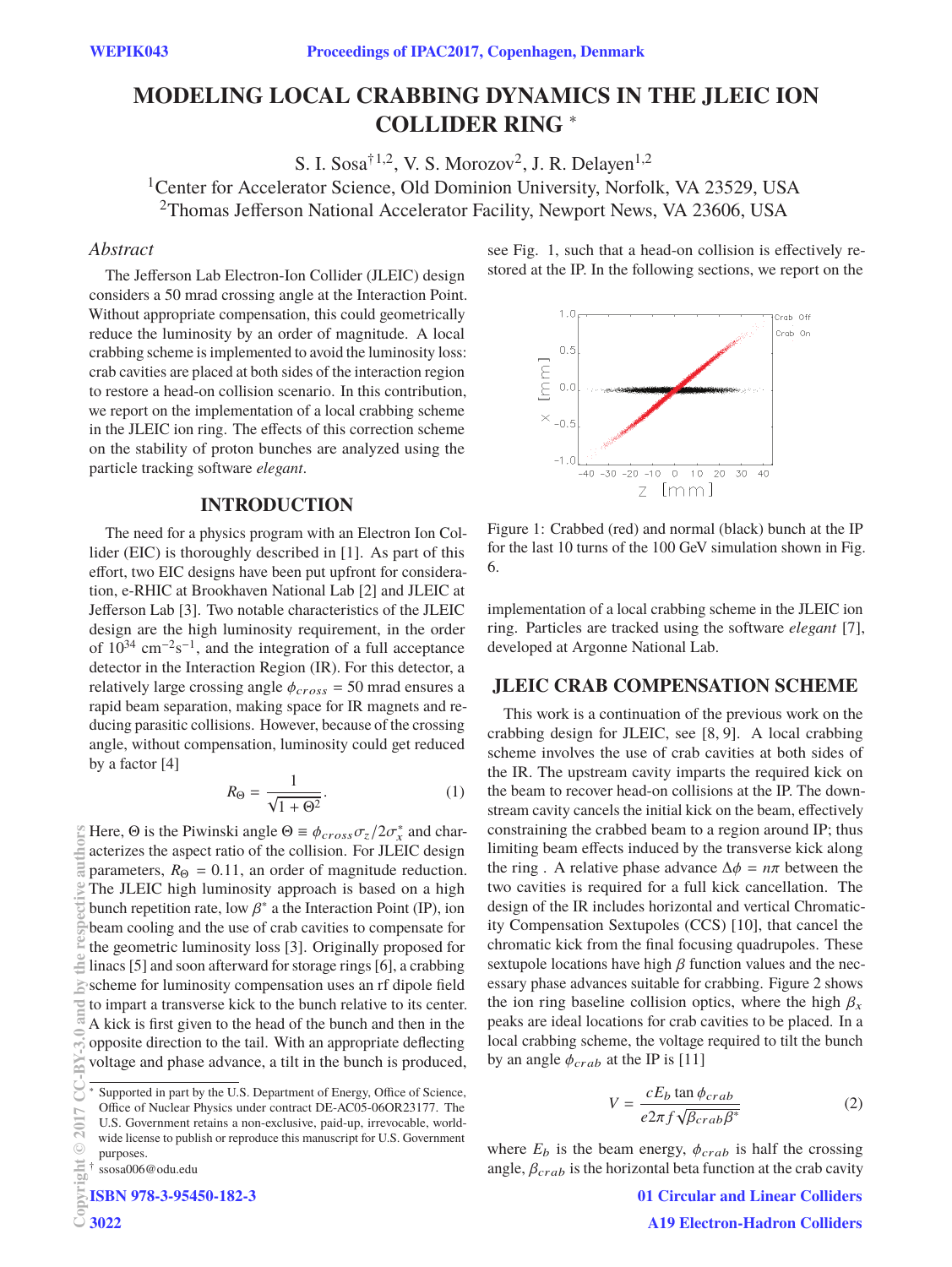location and  $\beta^*$  is the horizontal beta function at the IP. Crabbing parameters for the baseline lattice are stated in Table 1.

Table 1: Crabbing Parameters for Proton Bunches

| <b>Parameter</b>                   | Ion ring | <b>Units</b>    |
|------------------------------------|----------|-----------------|
| Energy                             | 100      | GeV             |
| Frequency                          | 952.6    | MH <sub>z</sub> |
| <b>Crossing Angle</b>              | 50       | mrad            |
| $\frac{\beta_x^*}{\beta_x^{crab}}$ | 0.1      | m               |
|                                    | 400      | m               |
| Deflecting Voltage                 | 19.81    | MV              |

### *Non-Zero Dispersion at Crab Cavity Locations*

The local crabbing scheme relies on the full cancellation of the transverse kick effects, This involves the cancellation of the energy change due to beam beam interaction. However, if there is dispersion at the crab cavity locations, this energy change may not be completely cancelled. A stability criterion on the tolerable values of  $\eta$  and  $\eta'$  at the crab cavity location is [12]

$$
\eta \eta' \le \frac{\sigma_x^*}{2\sigma_s} \frac{\alpha C}{\phi_{crab}},\tag{3}
$$

with  $\eta$ ,  $\eta'$  are the dispersion and its derivative at the crab cavity locations,  $\sigma_x^*$  is the horizontal transverse bunch size at IP,  $\sigma_s$  is the r.m.s length of the bunch,  $\alpha$  is the momentum compaction factor, *C* is the circumference of the ring and  $\phi_{crab}$  is the crabbing angle. For the JLEIC crabbing parameters, this criterion is well satisfied:  $|\eta\eta'| = 0.4565$  m  $< 5.0763$  m.

### **SIMULATION**

For these studies, the particle tracking software *elegant* is used. Bunches of 1000 particles are tracked turn by turn using a complete Ion Ring lattice. Particles follow a  $3-\sigma$ Gaussian distribution with normalized emittance  $\epsilon_{x/y}$  =  $0.35/0.07 \mu m$  rad. The bunches are generated at  $s = 0 m$ , in a zero dispersion location outside the crabbing region. Crab cavities are modeled in *elegant* via RF DeFlector (RFDF) thin elements. In the following, for "Crab On" situations, the crab cavity voltage is ramped over a period of 2000 turns, unless otherwise stated. Similarly, for "Crab Off" scenarios, the RFDF element is present in the lattice, but its voltage is kept at 0 V.

### *Ion Ring Baseline Lattice*

Figure 2 shows the collision optics of the ion ring baseline lattice. A local crabbing scheme is implemented in this lattice using the parameters in Table 1. Figure 3 shows the evolution of the crabbed bunch angle at the IP as a function of the number of turns.  $\phi_{crab}$  is determined by the average of the transverse and longitudinal correlations through  $\phi_{crab} = \langle xz \rangle / \langle z^2 \rangle$ . In this lattice, the vertical CCS are

**01 Circular and Linear Colliders**



Figure 2: JLEIC Ion Ring baseline collision optics.



Figure 3: Crab angle evolution in the baseline Ion ring lattice.

located within the crabbed bunch region. Simulation suggests a strong effect of the vertical CCS non-linear fields on the bunch that dramatically increases the emittance and eventually blows up the beam, see Fig. 4.

### *Ion Ring Lattice with Switched* x*/*y *Chromatic Compensation Sextupoles*

Figure 5 shows a modified collision optics of the ion ring, where the vertical and horizontal Chromaticity Compensation Blocks (CCB) locations have been switched, leaving the vertical CCS outside of the crabbed beam region. In this new lattice, the crab cavity locations have  $\beta_x$ =363.44 m, which



Figure 4: Emittance growth due to crab cavities in the baseline Ion Ring lattice.

**3023**